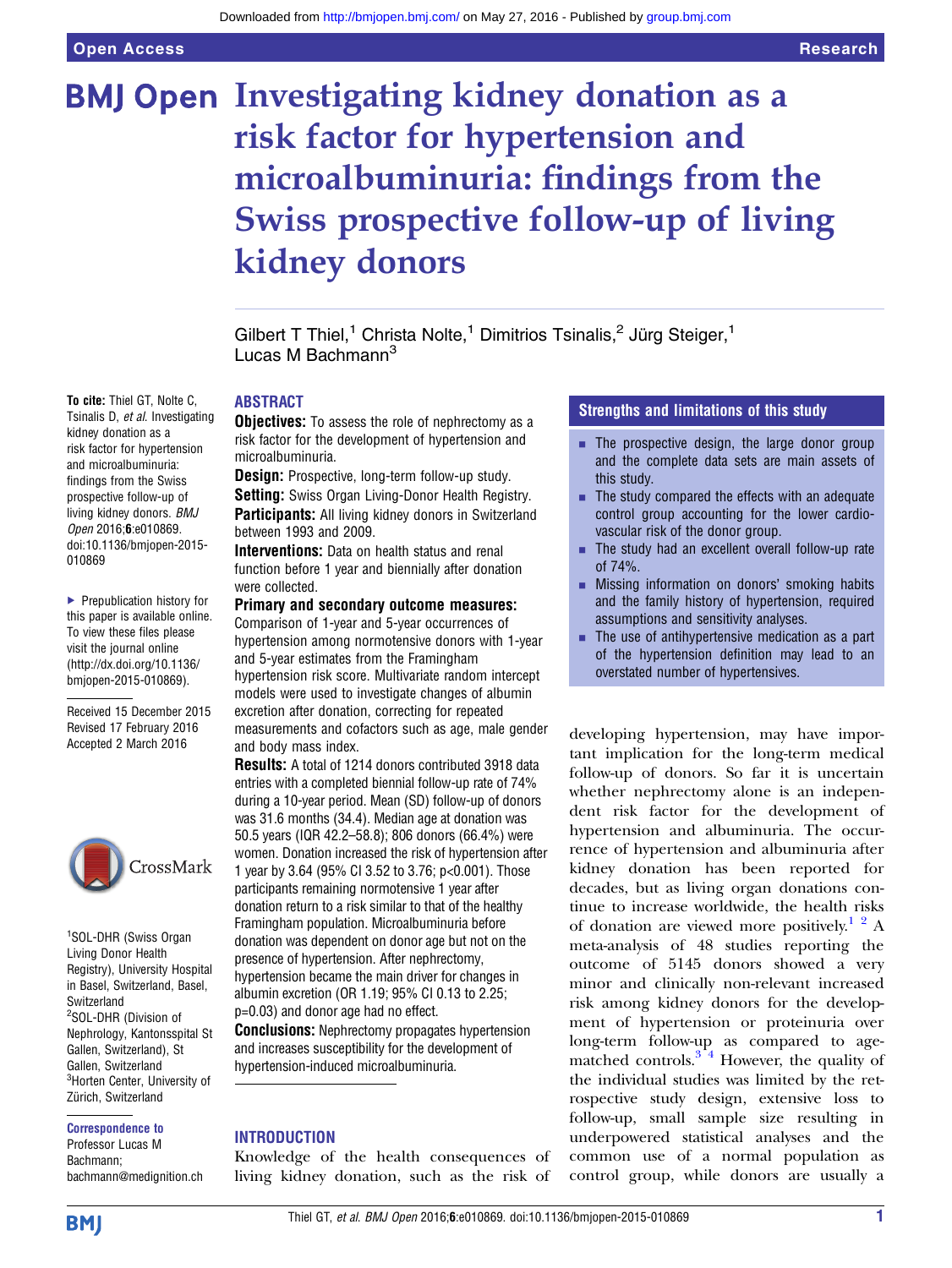positive selection and therefore healthier than the normal age-matched population.<sup>[5](#page-6-0)</sup>

Only recently, a new multivariate score based on the Framingham data to calculate hypertension risks has become available that allows tackling the problem of inappropriate comparisons.[6](#page-6-0) The new score allows making groups comparable for gender, age, systolic and diastolic blood pressure, smoking habits and family history of hypertension. To date, no study, including among those summarised in the recent meta-analysis, applied the risk equation in the analysis. Therefore, the aim of this prospective, long-term follow-up study was to assess the role of nephrectomy as an independent risk factor for the development of hypertension and microalbuminuria in living kidney donors when compared to estimates from the multivariable hypertension risk score of the Framingham cohort including all relevant risk parameters of hypertension for potential donors without nephrectomy.

#### **METHODS**

Written informed consent was obtained from all participants. The protocol used by the Swiss Organ Living-Donor Health Registry (SOL-DHR) to collect the data has been described in detail elsewhere.<sup>[7](#page-6-0)</sup> Briefly, all living kidney donors in Switzerland were enrolled before donation and followed 1 year after nephrectomy and biennially thereafter since 1993. Donors' general practitioners provided medical follow-up data, which were collected by a central registry. So far, there are sequential data for up to 17 years after donation; the current analysis was restricted to a 10-year follow-up period due to the scarcity of data beyond this time period. This resulted in the exclusion of 185 database entries.

Hypertension was defined as blood pressure values above 140 mm Hg systolic and/or 90 mm Hg diastolic, or use of any blood pressure-lowering drug. Blood pressure data were reported as a mean of three individual measurements at each time point taken before and 1 year after donation and thereafter biennially during life-long follow-up examinations required by the Swiss transplant law. All new diagnoses of hypertension had to be verified by 24 h ambulatory blood pressure recording, using threshold values of 135/85 mm Hg or higher. Blood pressure values in the normal range were only accepted as 'normal' if a list of drugs taken the same day was reported to SOL-DHR to exclude antihypertensive treatment. Only follow-up examinations with complete data sets were analysed.

Urine albumin and urine creatinine were measured in a spot urine sample. A single central laboratory (Viollier AG, Basel, Switzerland) performed all chemical analysis in blood and urine. Microalbuminuria was defined as a ratio of mg albumin to mmol creatinine of 3.3 or more according to international guidelines.<sup>[8](#page-6-0)</sup>

For statistical analysis, interval-scaled variates were summarised with means and SDs or medians and IQRs,

where appropriate. Dichotomous variates were described as ratios and percentages. To assess the effect of donation on the occurrence of elevated blood pressure requiring medication, we fitted the hypertension risk score of the Framingham cohort<sup>6</sup> for 1-year and 4-year risk of hypertension to our data as follows: for the first year analysis we fitted the data to the distribution prior to donation after excluding all cases of hypertension  $(n=271)$ . For the subsequent 4-year analysis, we focused on all donors remaining normotensive 1-year after donation. Since data on smoking habits and family history of hypertension were not available in our data set, we created two random variates under the assumption of a smoking prevalence of 25% using the most recent epidemiological data of the tobacco monitoring study in Switzerland<sup>[9](#page-6-0)</sup> and took the strength of association from the hypertension risk score. We assumed positive family history (both parents) for hypertension of 25% using data of the Swiss survey on salt intake $10$  and again took the strength of association from the hypertension risk score. We found no Swiss data on the correlation between the two parameters and therefore assumed no correlation between smoking habits and positive family history of hypertension. We performed sensitivity analyses by repeating the analyses 100 times with each newly drawn random sample of the two parameters 'smoking habits' and 'family history of hypertension' and when assuming 20% and 30% prevalence rather than 25%.

The estimated probabilities from the Framingham equations were compared to the probabilities estimated from two multivariate logistic regression models, using the occurrence of hypertension 1 or 5 years after donation as the dependent variate and the available parameters of the Framingham equation (age, female gender, systolic and diastolic blood pressure, body mass index (BMI), smoking habits, family history of hypertension and an interaction term of age and diastolic blood pressure) prior to donation (for the 1-year assessment) and at 12 months after donation (for the 4-year assessment).

To examine the parameters associated with microalbuminuria prior to donation, a multivariate logistic regression model was fitted using the following parameters as dependent variates (hypertension, donor age, male gender and BMI). To examine the occurrence of microalbuminuria in the follow-up, a multivariate random intercept model with hypertension as an independent variate and accounting for covariates (donor age, male gender and BMI) and corrected for repeated measures per donor, was fitted. This was carried out using the subject as a random factor. All analyses were performed using the Stata V.11.2 statistics software package (StataCorp LP, College Station, Texas, USA).

#### RESULTS

In the period from April 1993 to December 2009, all 1214 living kidney donors in Switzerland were enrolled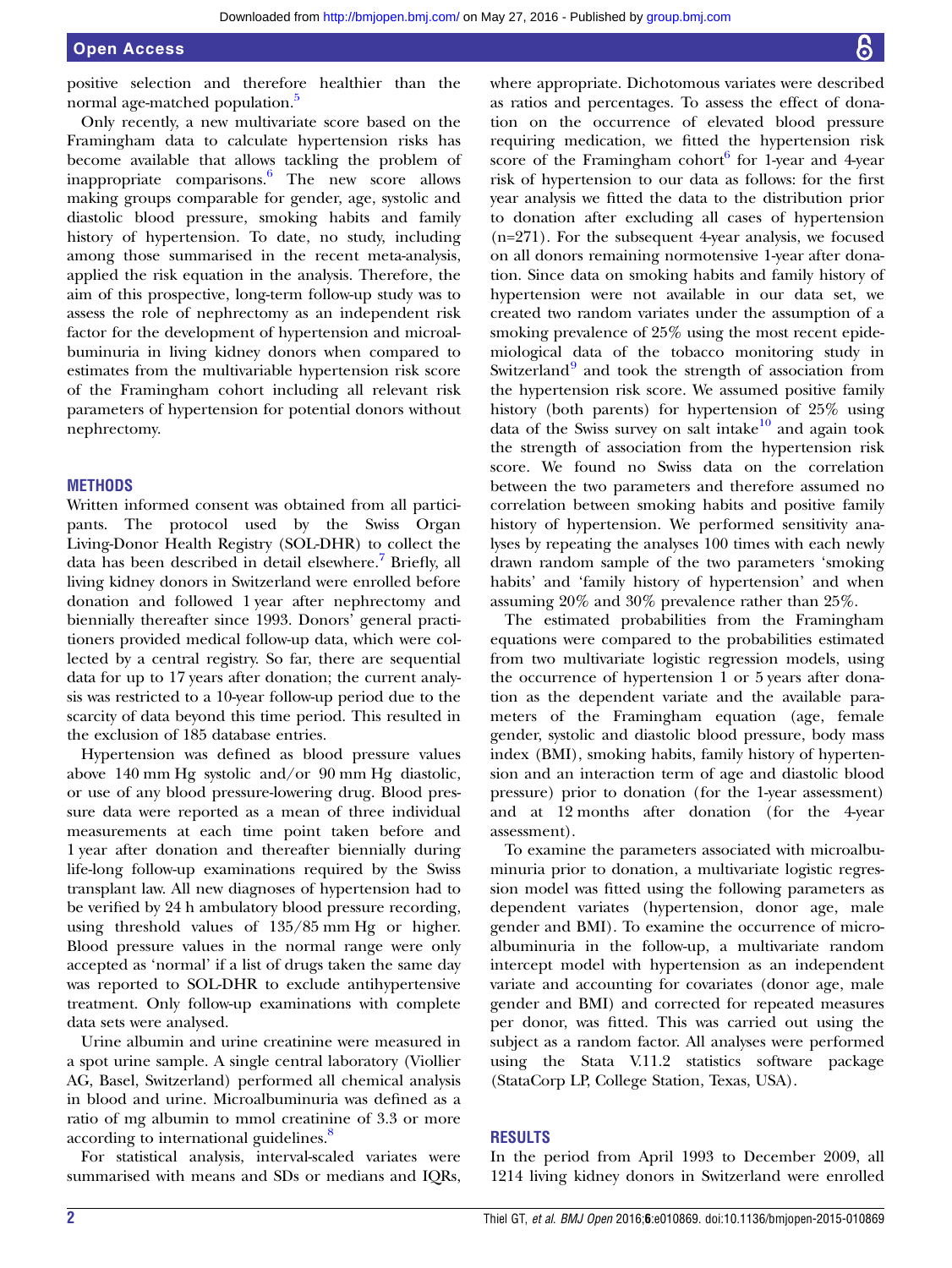<span id="page-2-0"></span>





in the SOL-DHR database, providing 3918 complete data sets with blood pressure measurements, microalbuminuria results and a list of drugs taken the day of blood pressure measurement. Figure 1 reports the number of donor follow-up examinations at each time point. Fifty-nine per cent of donors were related (28% parents, 26% siblings, 5% otherwise), 33% were living partners and 8% of donors were unrelated to the kidney recipient. During the 10-year follow-up period, 22 donors died from non-renal causes, resulting in 61 missed follow-up examinations. A total of 2704 complete data sets out of 3632 possible follow-up examinations were returned and analysed by SOL-DHR, resulting in an average follow-up rate of 74% over all time points. We checked whether those with hypertension at the 1-year follow-up were

| Table 1 Comparison of albumin excretion rate, age,    |
|-------------------------------------------------------|
| gender and body mass index (BMI), between donors with |
| and without hypertension before donation              |

|                            | Donor characteristics before<br>kidney donation |                                                         |         |
|----------------------------|-------------------------------------------------|---------------------------------------------------------|---------|
|                            | donors<br>$(n=271)$                             | <b>Hypertensive Normotensive</b><br>donors<br>$(n=943)$ | p Value |
| Albumin<br>excretion ratio |                                                 | 1.29 (SD 1.55) 1.22 (SD 3.02)                           | 0.72    |
| Age                        | 58.1 (SD 9.0)                                   | 48.2 (SD 11.1)                                          | < 0.001 |
| Male gender                | 40.2%                                           | 31.9%                                                   | 0.01    |
| <b>BMI</b>                 | 26.6 (SD 3.5)                                   | 24.8 (SD 3.6)                                           | < 0.001 |
| BMI, body mass index.      |                                                 |                                                         |         |

more likely to show up at the 5-year follow-up and found no significant difference (p=0.641).

At the time of donation, median donor age was 50.4 years (IQR 42.1–58.7). Eight hundred and six donors (66.4%) were women and 408 (33.6%) were men. Median BMI of all donors was 24.9 (IQR 22.7– 27.7). A total of 923 donors (76.0%) had normal blood pressure and 95.2% did not have microalbuminuria (ratio ≥3.3; median albumin-excretion ratio 0.7; IQR 0.4  $-1.3$ ).

At the time of donation, 271 donors (22.3%) were diagnosed with hypertension (information on hypertension was missing in 20 patients). In 89 patients (32.6%), the diagnosis of hypertension was made on the basis of blood pressure measurement. All other patients were classified on the basis of use of blood pressure-lowering medications. Mean systole was 140.7 (range 100–205) and mean diastole was 84.5 (range 60–113). table 1 reports a comparison with normotensive donors in terms of albumin excretion rate, gender, age and BMI.

#### Occurrence of hypertension

Among initially normotensive donors, 398 (43.1%) developed hypertension in the observation period and provided 1302 data entries. Using the Framingham risk calculator, the predicted risk for developing hypertension 1 year after donation was increased by 3.64 (95% CI 3.52 to 3.76; p<0.001). The estimated mean 1-year risk of hypertension from the Framingham risk equation was 3.5%. The observed incidence of hypertension after 1 year among responders was 18.7% (151/807). In the subset of the donor cohort that remained normotensive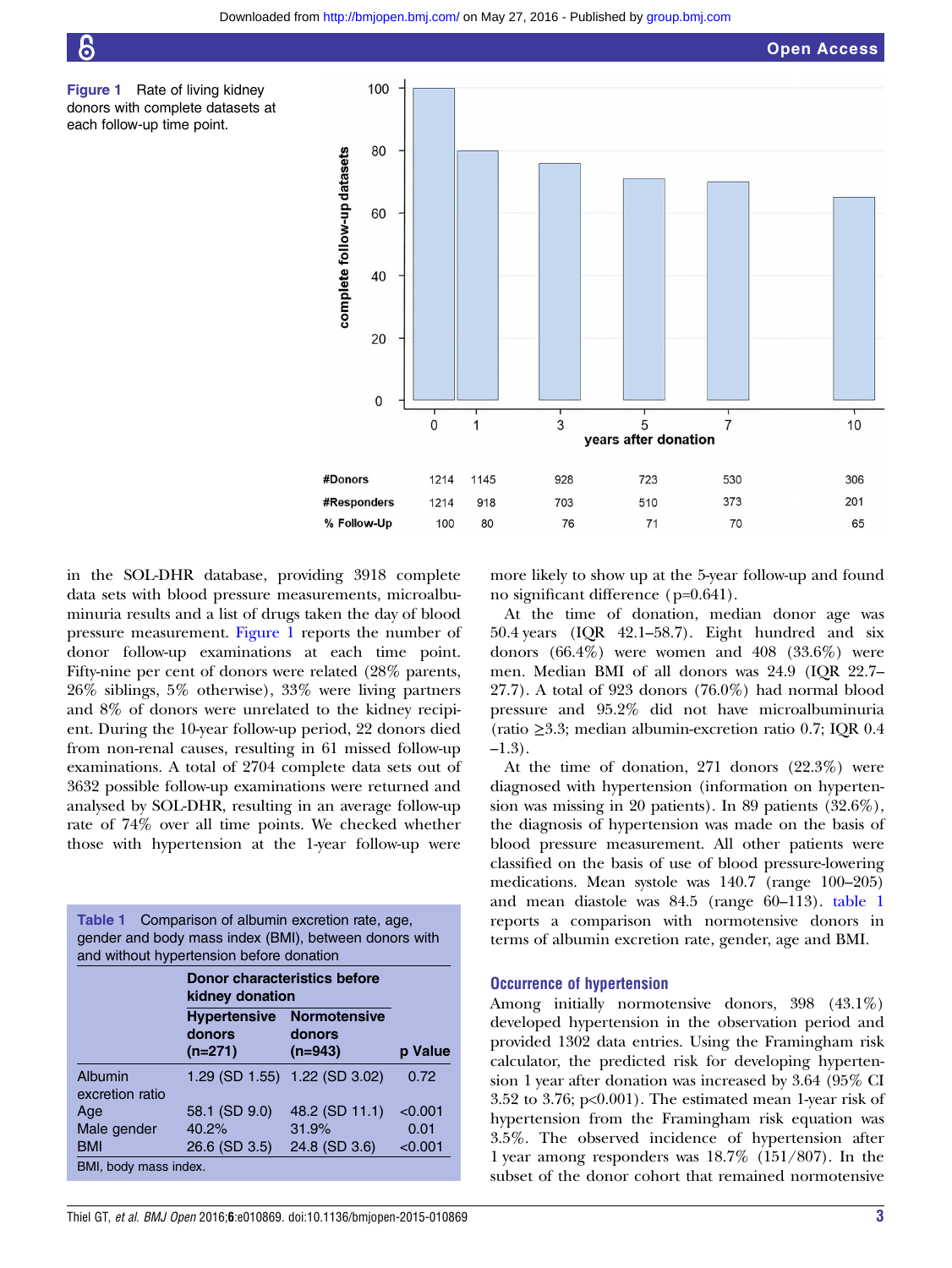



1 year after donation and had non-missing values for hypertension status 5 years after donation (n=451), the risk was only modestly increased (1.19, 95% CI 1.10 to 1.29; p <0.001). Two hundred and one patients provided data up to 10 years after donation. Occurrence of hypertension is shown in figure 2. One hundred and six remained normotensive. In the subgroup of donors remaining normotensive 5 years after donation, the cumulative incidence of developing hypertension in the subsequent 5 years was 29/123 (23.6%). Results remained essentially unchanged in sensitivity analyses.

table 2 shows mean systolic and diastolic blood pressure values and ranges of hypertensive and normotensive groups during follow-up. All hypertensive patients remained hypertensive during the observation period. The mean systolic (6.2 mm Hg (95% CI 4.1 to 8.4 mm Hg); p<0.001) and diastolic (5.0 mm Hg (3.4 to 6.6 mm Hg);  $p<0.001$ ) blood pressure values of normotensive donors predonation, who developed hypertension at 1-year follow-up, were slightly, albeit significantly, higher than the predonation values of those patients who were normotensive at the 1-year follow-up, when correcting for differences in age, male gender and BMI.

## Occurrence of microalbuminuria

In all donors, the albumin excretion ratio increased from  $1.2\pm2.7$  to  $1.9\pm10.7$  mg albumin/mmol creatinine and the occurrence of microalbuminuria increased from 4.8% to 10.4% (fi[gure 3\)](#page-4-0). Twenty of 57 donors with microalbuminuria were hypertensive (35.1%). Ten years after nephrectomy, the rate of microalbuminuria (>3.3 mg albumin/mmol creatinine) was significantly higher in the group of 271 initially hypertensive donors as compared to normotensive donors (16.6% vs 6.0%, p=0.03) (fi[gure 4\)](#page-4-0). Before donation, albumin excretion was dependent on donor age but not on the presence of hypertension ([table 1\)](#page-2-0). However, after nephrectomy, multivariate random intercept models corrected for repeated measures per donor showed that the effect of

|                        |               |             |                |                | <b>Hypertensive</b> |             |                |                |
|------------------------|---------------|-------------|----------------|----------------|---------------------|-------------|----------------|----------------|
| Normotensive variable  | <b>Number</b> | <b>Mean</b> | <b>Minimum</b> | <b>Maximum</b> | <b>Number</b>       | <b>Mean</b> | <b>Minimum</b> | <b>Maximum</b> |
| <b>Before donation</b> |               |             |                |                |                     |             |                |                |
| Mean systole           | 923           | 120.7       | 89             | 140            | 271                 | 140.7       | 100            | 205            |
| Mean diastole          | 923           | 74.9        | 46             | 90             | 271                 | 84.5        | 60             | 113            |
| <b>Number</b>          |               |             |                |                | 260                 |             |                |                |
| 1 year                 |               |             |                |                |                     |             |                |                |
| Mean systole           | 555           | 121.0       | 86             | 140            | 252                 | 140.9       | 88             | 220            |
| Mean diastole          | 555           | 77.1        | 50             | 90             | 252                 | 87.3        | 60             | 116            |
| <b>Number</b>          |               |             |                |                | 229                 |             |                |                |
| 3 years                |               |             |                |                |                     |             |                |                |
| Mean systole           | 408           | 122.3       | 90             | 140            | 198                 | 142.9       | 109            | 187            |
| Mean diastole          | 408           | 78.4        | 59             | 90             | 198                 | 86.4        | 60             | 110            |
| <b>Number</b>          |               |             |                |                | 194                 |             |                |                |
| 5 years                |               |             |                |                |                     |             |                |                |
| Mean systole           | 272           | 121.9       | 85             | 140            | 179                 | 141.0       | 100            | 190            |
| Mean diastole          | 272           | 78.0        | 56             | 90             | 179                 | 85.3        | 60             | 115            |
| <b>Number</b>          |               |             |                |                | 161                 |             |                |                |
| 7 years                |               |             |                |                |                     |             |                |                |
| Mean systole           | 177           | 123.3       | 95             | 140            | 142                 | 140.1       | 100            | 189            |
| Mean diastole          | 177           | 78.2        | 53             | 90             | 142                 | 84.3        | 61             | 109            |
| <b>Number</b>          |               |             |                |                | 128                 |             |                |                |
| 10 years               |               |             |                |                |                     |             |                |                |
| Mean systole           | 86            | 122.5       | 83             | 140            | 93                  | 141.2       | 107            | 210            |
| Mean diastole          | 86            | 77.1        | 59             | 90             | 93                  | 84.0        | 60             | 111            |
| <b>Number</b>          |               |             |                |                | 74                  |             |                |                |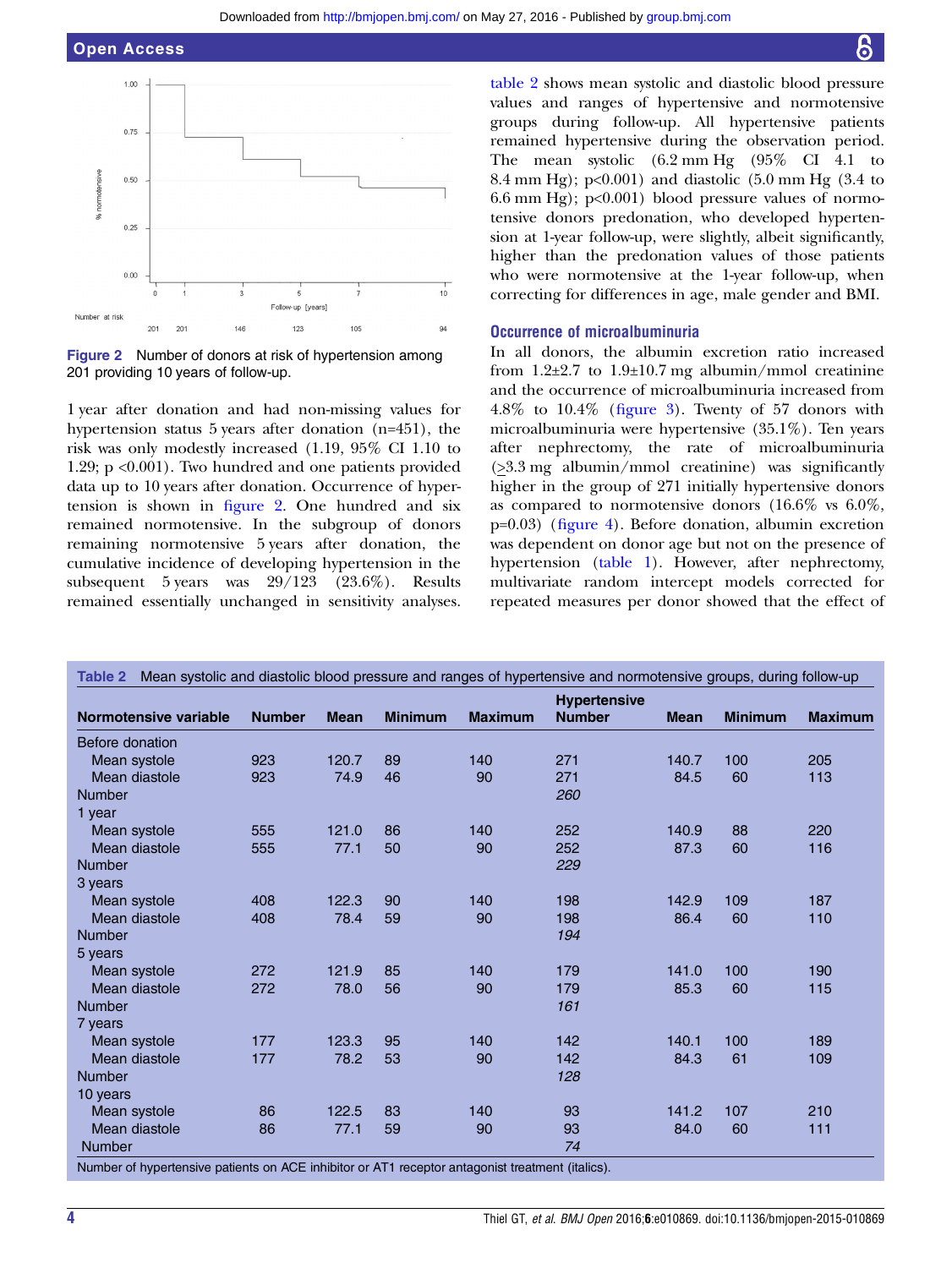<span id="page-4-0"></span>

Figure 3 Rates of hypertension in living kidney donors over a 10-year follow-up period and microalbuminuria (>3.3 mg albumin/mmol creatinine) in the entire donor group, stratified for hypertensives (red bars) and normotensives (blue bars).



age was lost and hypertension became the main driver for increased albumin excretion (OR 1.19; 95% CI 0.13 to 2.25; p=0.03).

#### **DISCUSSION**

Our results show that kidney donation triplicates the short-term risk among donors of developing hypertension and that after nephrectomy hypertension becomes the main risk factor for microalbuminuria.

In earlier studies, hypertension after living kidney donation was reported in  $17-33\%$  of donors.<sup>11-16</sup> However, in the past, living kidney donation was not regarded as a risk factor for hypertension as the incidence of hypertension was similar to the age-matched general population.<sup>17–[25](#page-6-0)</sup> These studies were limited by their retrospective design, small donor cohorts, high rate



Figure 4 Percentage of living kidney donors with microalbuminuria (>3.3 mg albumin/mmol creatinine) over a 10-year follow-up period and stratified for hypertensives (red bars) and normotensives (blue bars).

of donors lost to follow-up and use of the general population as a control group.<sup>5</sup>  $26$  Also, a prospective study by Ramesh Prasad *et a* $\ell^2$  on 51 consenting donors who derived from a pool of 129 eligible donors, showed that the predonation 24 h ambulatory blood pressure dipping profile (nocturnal blood pressure dipping) of normotensive living kidney donors was not correlated with renal function and cardiovascular risk status at the 1-year follow-up after donation. Only recently, publications taking an opposite view have become available. In 2014, Mjoen *et al*<sup>[28](#page-7-0)</sup> published a paper estimating the all-cause and the cardiovascular mortality and risk for end-stage renal disease in kidney donors. Compared to a selected population of non-donors who would have qualified for to donate, the kidney donors showed an increased longterm risks for kidney failure and mortality. Very recently, results from the chronic renal impairment in Birmingham donor study showed that the unilateral nephrectomy in healthy subjects led to an increase in left ventricular mass that correlated with the reduction in the glomerular filtration rate (GFR) within 1 year. $29$ 

The classification of living kidney donors as being normotensive or hypertensive is not as easy as primarily expected. Normal blood pressure values do not allow a donor to be classified as being normotensive when no information is available on the use of antihypertensive drugs on the day of blood pressure measurement. On the contrary, hypertensive blood pressure readings without confirmation by 24 h blood pressure recording may reflect white coat hypertension.<sup>[30 31](#page-7-0)</sup> In our study, all new diagnoses of hypertension had to be verified by 24 h ambulatory blood pressure recording. Blood pressure values in the normal range were only accepted as 'normal' if a list of drugs taken the same day was reported to SOL-DHR. Only follow-up examinations with complete data sets were analysed. In 2006,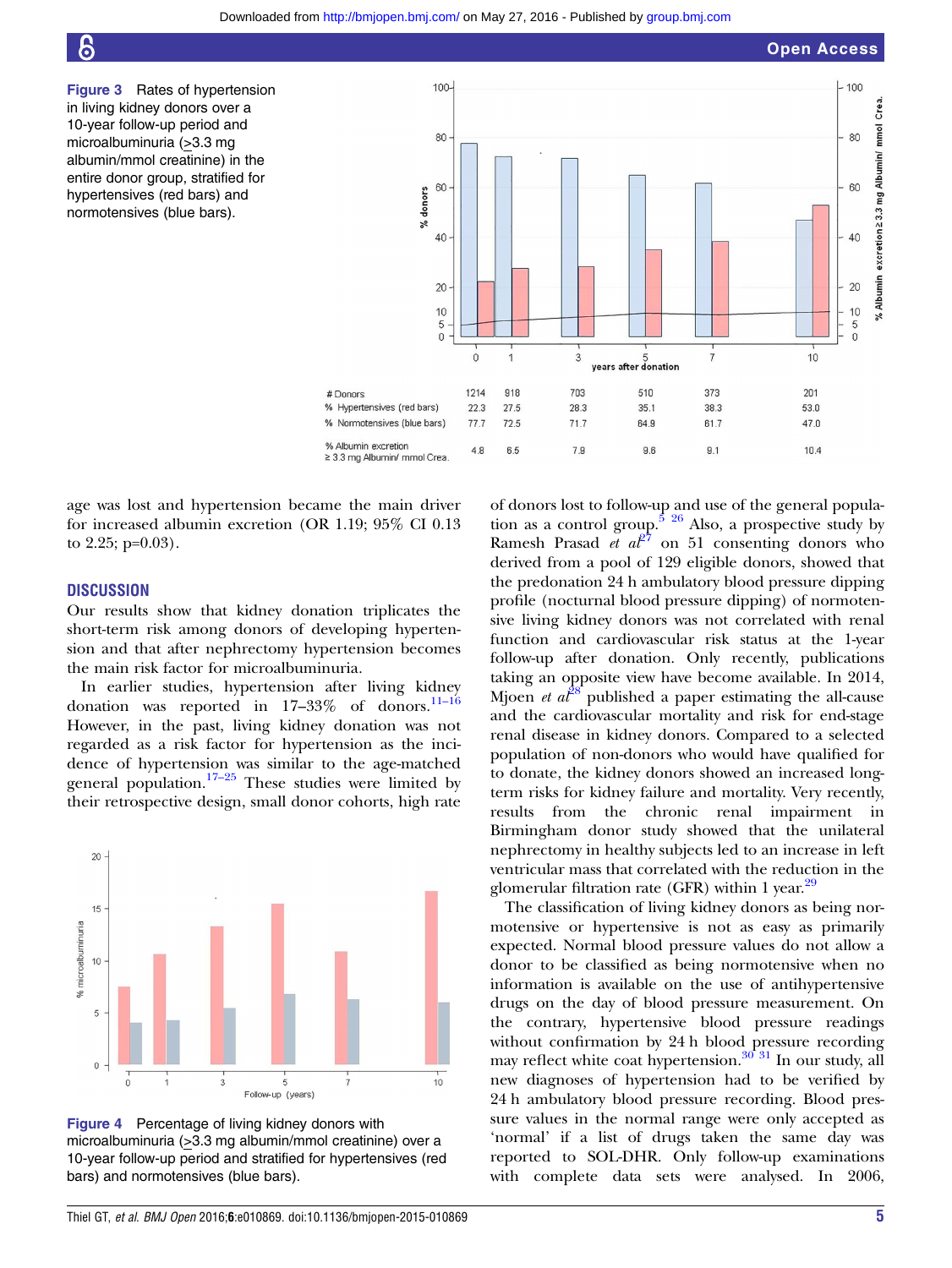Boudville *et a* $\hat{i}$  concluded in their meta-analysis that there was on average a 5 mm Hg increase in blood pressure postnephrectomy but that they were unable to evaluate for any differences in risk of hypertension because of heterogeneity in the data and weaknesses in the underlying studies.

Strengths of the present study are the prospective design, the large donor group, a high follow-up rate and complete data sets, allowing a robust classification of hypertensive outcomes. In contrast to the follow-up of organ recipients, follow-up of donors is cumbersome as donors frequently live far from the transplant centres and regard themselves as healthy without the need for regular medical check-ups. Therefore, donors are usually not prepared to travel long distances or cover the expenses for their follow-up examinations. The key factor for the high follow-up rate in this prospectively designed long-term follow-up study was the Swiss transplant law requiring a central donor registry and coverage of medical expenses for donors' biennial follow-up examination by the kidney recipients' compulsory health insurance. At regular intervals, SOL-DHR provided donors with a questionnaire and medical follow-up form to be filled out by the donor's preferred local family physician, with all medical expenses covered by the recipients' health insurance. Donors not returning their follow-up forms were contacted by SOL-DHR, using kidney recipients' information, to obtain donor contact details; if abroad, donors were contacted through the worldwide network of Swiss embassies. Hence, we regard the rate of 74% complete follow-up examinations as the very best that can be achieved under ideal circumstances. The 2704 completed follow-up data sets allow for robust statistical analyses.

Missing information on donors' smoking habits and the family history of hypertension is a weakness of this study. We tried to deal with it by imputing the missing data. In the case of smoking, we based our assumptions on the most recent epidemiological data on smoking available in Switzerland.<sup>[9](#page-6-0)</sup> In view of the fact that donors represent a healthy subgroup of the general public, we believe that this is a conservative assumption and think that the comparison is justifiable. Using lower rates for smoking would have increased the excess of risk among kidney donors. For positive family history, we assumed that 25% had both parents with hypertension. This assumption was based on a recently performed nationwide survey in Switzerland on salt intake. $\frac{10}{10}$  $\frac{10}{10}$  $\frac{10}{10}$  Again, it can be argued that this is a conservative assumption given the over-representation of healthy subjects in our cohort resulting in a potential underestimation of the risk of developing hypertension after donation. However, we cannot deny that the lack of data on two risk parameters that are used in the Framingham equation remains a problem. All we could do was to assess to what extend our assumptions affected the overall results. We were reassured that the results only varied minimally when repeating the analyses. Moreover, we cannot fully rule

out that our definition of hypertension, taking use of antihypertensive medication as a part of the definition, led to an overstated number of hypertensive cases, because some normotensive patients might have received ACE inhibitors or AT1 receptor antagonists against microalbuminuria or β-blockers against anxiety. Finally, even if a follow-up rate of 76% is very high, we cannot fully exclude selection bias.

Hypertension is a common disease in the general population, while kidney donors are a preselected healthier subgroup. Hence, even a tripling of the risk of hypertension, as shown in the present study, remained unnoticed when the subgroup of healthy donors was compared to the general population.<sup>[17](#page-6-0) [23 32](#page-7-0)–35</sup> Ideally, donors after nephrectomy should be compared to a population of accepted donors not able to donate owing to recipient reasons or those refusing nephrectomy but still being followed long term, to accurately reflect the specific risk profile of donors, including a high proportion of women (66%) or normal BMI. Under the assumption that the model is correct, the Framingham risk equation allowed making the control population similar for all relevant risk factors of hypertension. On the contrary, the Framingham risk score was not specifically validated for Switzerland and also does not take into account that many donors are first-degree relatives to someone with a kidney ailment or possibly cardiovascular disease. $36$  However, owing to the large group of donors with complete follow-up data sets collected prospectively by SOL-DHR during 17 years, it was possible to compensate for differences in the risk profile allowing a robust analyses of nephrectomy as an independent risk factor for hypertension.

Unilateral nephrectomy deprives the group of healthy donors of their initial health advantage and puts them at a threefold higher risk for developing hypertension. Those participants remaining with normal blood pressure 1 year after donation return to a risk similar to that of the healthy Framingham population.

The second goal of this study was to assess the role of nephrectomy as an independent risk factor for microalbuminuria. Previous studies on small donor groups reported an increase in microalbuminuria, which was believed to be due to hyperfiltration of the remaining glomeruli after nephrectomy.[17](#page-6-0) [23 32](#page-7-0)–<sup>35</sup> Indeed, in the present donor cohort, GFR as estimated by the Modification of Diet in Renal Disease formula<sup>[37](#page-7-0)</sup> shows, despite removing half of the kidney mass, not the theoretically expected fall to 50% of its initial value but, instead, a reduction to approximately 70%, indicating hyperfiltration of the remaining glomeruli. Over the 10-year follow-up period with 2704 serum creatinine measurements after nephrectomy, GFR remained stable with no sign of normal physiological loss of GFR due to ageing or hyperfiltration.<sup>[38](#page-7-0)</sup> In addition we could now identify hypertension as an important driver for the development of microalbuminuria after nephrectomy.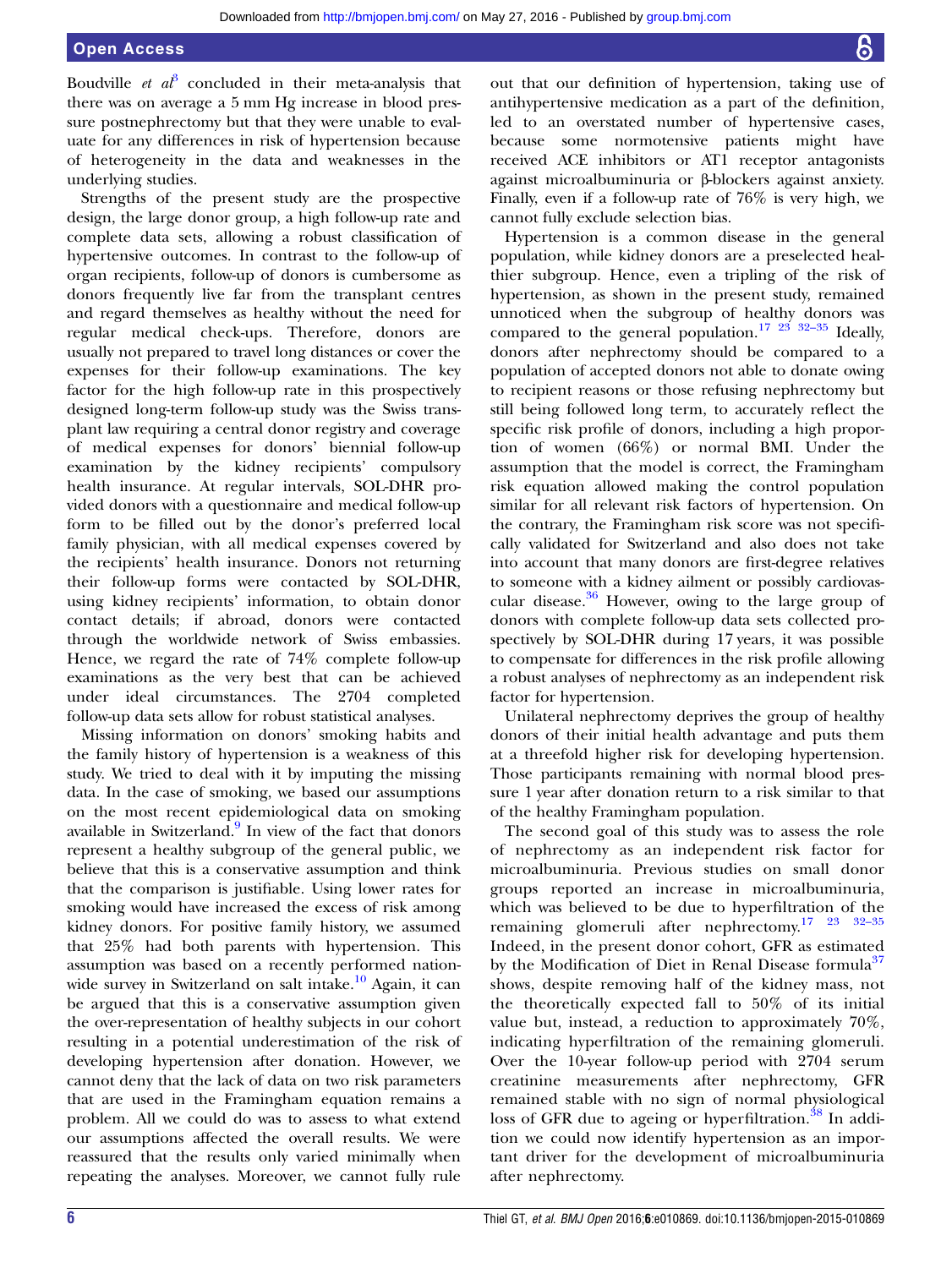<span id="page-6-0"></span>Another relevant finding was obtained by analysing the risk factors for microalbuminuria in donors before and after nephrectomy. Before nephrectomy, variability in albumin excretion was related to donor age but not the presence of hypertension. However, after unilateral nephrectomy, hypertension became the dominant factor for albumin excretion, whereas donor age had no effect. The possible underlying mechanisms explaining this phenomenon remain unclear and warrant additional (patho-)physiological investigations.

In summary, kidney donation increases the risk among donors for developing hypertension and sensitises the remaining kidney to hypertensive glomerular damage as expressed by increased albumin excretion. Whether such increased risk of developing hypertension and/or microalbuminuria translates into renal dysfunction, other morbidities or mortality, postdonation, remains to be seen. However, both risks must be addressed by offering donors life-long follow-up and providing continued monitoring of blood pressure and urinary albumin excretion. As hypertension becomes the main risk factor for microalbuminuria, adequate therapy with nephroprotective antihypertensive drugs (ACE inhibitors or angiotensin receptor antagonists) should be initiated as soon as kidney donors are diagnosed with hypertension. Transplant centres have to be aware of their responsibility to organise long-term follow-up schemes for living kidney donors to guarantee their optimal medical long-term management. Follow-up should be coordinated by the transplant centre or a central registry, but performed by the family physician in the donor's neighbourhood, to ensure life-long medical support.

Acknowledgements The authors are indebted to the medical/surgical team and the transplant coordinators of the Transplant Centres of Basel, Bern, Geneva, Lausanne, St Gallen and Zürich. The authors would like to thank Ruth Lützelschwab and Christina Wolf-Heidegger for secretarial help. The authors are grateful to Thomas Voegele (transplant coordinator) for his initial participation when SOL-DHR was initiated (1993) and Hanspeter Hort (graphic artist) for designing the SOL-DHR logo free of charge. The authors thank Guy Kollwelter and Heinz Herrmann (both from Astellas) for providing us with medals and individual diplomas for living donors.

Contributors GTT conceived the study and was in the main responsible for the study design and study management. CN, DT and JS were involved in data collection and management. LMB and GTT designed the analysis plan and LMB performed the statistical analyses. GTT, JS and LMB drafted the manuscript. All the authors provided important intellectual input and approved the final version of the manuscript.

Funding Viollier AG, Novartis Pharma Schweiz AG, Alfred and Erika Baer-Spycher-Stiftung, Astellas Pharma AG, Fresenius Medical Care (Switzerland) AG, Roche Pharma (Switzerland) AG. AMGEN (Switzerland) AG, Fresenius Biotech GmbH, Wyeth Pharmaceuticals AG, Spirig Pharma AG, diverse private sponsors. Schweizerische Gesellschaft für Nephrologie SGN, Bundesamt für Gesundheit, HP Hort, Pfizer AG, Sanofi-Aventis (Switzerland) AG, Genzyme GmbH, HU Böhi, P Roth Yin Yee, Oliver Boidol, B Braun Medical AG, Schweizer Nierenliga, Gambro Hospital (Switzerland) AG, Baxter AG.

#### Competing interests None declared.

#### Patient consent Obtained.

Ethics approval The ethics committee of Basel, Switzerland.

Provenance and peer review Not commissioned; externally peer reviewed.

Data sharing statement No additional data are available.

Open Access This is an Open Access article distributed in accordance with the Creative Commons Attribution Non Commercial (CC BY-NC 4.0) license, which permits others to distribute, remix, adapt, build upon this work noncommercially, and license their derivative works on different terms, provided the original work is properly cited and the use is non-commercial. See: [http://](http://creativecommons.org/licenses/by-nc/4.0/) [creativecommons.org/licenses/by-nc/4.0/](http://creativecommons.org/licenses/by-nc/4.0/)

#### **REFERENCES**

- 1. Morgan BR, Ibrahim HN. Long-term outcomes of kidney donors. [Curr Opin Nephrol Hypertens](http://dx.doi.org/10.1097/MNH.0b013e32834bd72b) 2011;20:605–9.
- Housawi AA, Young A, Boudville N, et al. Transplant professionals vary in the long-term medical risks they communicate to potential living kidney donors: an international survey. [Nephrol Dial Transplant](http://dx.doi.org/10.1093/ndt/gfm305) 2007;22:3040–5.
- 3. Boudville N, Prasad GV, Knoll G, et al. Meta-analysis: risk for hypertension in living kidney donors. [Ann Intern Med](http://dx.doi.org/10.7326/0003-4819-145-3-200608010-00006) 2006;145:185–96.
- Garg AX, Muirhead N, Knoll G, et al. Proteinuria and reduced kidney function in living kidney donors: a systematic review, meta-analysis, and meta-regression. [Kidney Int](http://dx.doi.org/10.1038/sj.ki.5001819) 2006;70:1801-10.
- 5. Ommen ES, Winston JA, Murphy B. Medical risks in living kidney donors: absence of proof is not proof of absence. [Clin J Am Soc](http://dx.doi.org/10.2215/CJN.00840306) [Nephrol](http://dx.doi.org/10.2215/CJN.00840306) 2006;1:885–95.
- 6. Parikh NI, Pencina MJ, Wang TJ, et al. A risk score for predicting near-term incidence of hypertension: the Framingham Heart Study. [Ann Intern Med](http://dx.doi.org/10.7326/0003-4819-148-2-200801150-00005) 2008;148:102–10.
- 7. Thiel GT, Nolte C, Tsinalis D. Prospective Swiss cohort study of living-kidney donors: study protocol. **[BMJ Open](http://dx.doi.org/10.1136/bmjopen-2011-000202) 2011**;1:e000202.
- 8. Levey AS, Cattran D, Friedman A, et al. Proteinuria as a surrogate outcome in CKD: report of a scientific workshop sponsored by The National Kidney Foundation and the US Food and Drug Administration. [Am J Kidney Dis](http://dx.doi.org/10.1053/j.ajkd.2009.04.029) 2009;54:205-26.
- Keller R, Radtke T, Krebs H, et al. Tobacco consumption of the Swiss population between 2001–2010. 2011. [http://www.](http://www.tabakmonitoring.ch/Berichte/Factsheets/factsheet_tobacco_10_en.pdf) [tabakmonitoring.ch/Berichte/Factsheets/factsheet\\_tobacco\\_10\\_en.](http://www.tabakmonitoring.ch/Berichte/Factsheets/factsheet_tobacco_10_en.pdf) [pdf](http://www.tabakmonitoring.ch/Berichte/Factsheets/factsheet_tobacco_10_en.pdf) (accessed 17 Feb 2016).
- 10. Chappuis A, Bochud M, Glatz N, et al. Swiss survey on salt intake: main results. 2011. [http://www.blv.admin.ch/dokumentation/00327/](http://www.blv.admin.ch/dokumentation/00327/05754/index.html?download=NHzLpZeg7t,lnp6I0NTU042l2Z6ln1ah2oZn4Z2qZpnO2Yuq2Z6gpJCFfX59g2ym162epYbg2c_JjKbNoKSn6A--&lang=it) [05754/index.html?download=NHzLpZeg7t,lnp6I0NTU042l2Z6](http://www.blv.admin.ch/dokumentation/00327/05754/index.html?download=NHzLpZeg7t,lnp6I0NTU042l2Z6ln1ah2oZn4Z2qZpnO2Yuq2Z6gpJCFfX59g2ym162epYbg2c_JjKbNoKSn6A--&lang=it) [ln1ah2oZn4Z2qZpnO2Yuq2Z6gpJCFfX59g2ym162epYbg2c\\_](http://www.blv.admin.ch/dokumentation/00327/05754/index.html?download=NHzLpZeg7t,lnp6I0NTU042l2Z6ln1ah2oZn4Z2qZpnO2Yuq2Z6gpJCFfX59g2ym162epYbg2c_JjKbNoKSn6A--&lang=it) [JjKbNoKSn6A](http://www.blv.admin.ch/dokumentation/00327/05754/index.html?download=NHzLpZeg7t,lnp6I0NTU042l2Z6ln1ah2oZn4Z2qZpnO2Yuq2Z6gpJCFfX59g2ym162epYbg2c_JjKbNoKSn6A--&lang=it)–&lang=it (accessed 17 Feb 2016).
- 11. Torres VE, Offord KP, Anderson CF, et al. Blood pressure determinants in living-related renal allograft donors and their recipients. [Kidney Int](http://dx.doi.org/10.1038/ki.1987.153) 1987;31:1383-90.
- 12. Toronyi E, Alfoldy F, Jaray J, et al. Evaluation of the state of health of living related kidney transplantation donors. [Transpl Int](http://dx.doi.org/10.1007/s001470050426) 1998;11 (Suppl 1):S57–9.
- 13. Sato K, Satomi S, Ohkohchi N, et al. Long-term renal function after nephrectomy in living related kidney donors. Nihon Geka Gakkai Zasshi 1994;95:394–9.
- 14. O'Donnell D, Seggie J, Levinson I, et al. Renal function after nephrectomy for donor organs. S Afr Med J 1986;69:177–9.
- 15. Chu KH, Poon CK, Lam CM, et al. Long-term outcomes of living kidney donors-a single centre experience of 29 years. [Nephrology](http://dx.doi.org/10.1111/j.1440-1797.2011.01524.x) [\(Carlton\)](http://dx.doi.org/10.1111/j.1440-1797.2011.01524.x) 2012;17:85–8.
- 16. Garg AX, Prasad GV, Thiessen-Philbrook HR, et al., Donor Nephrectomy Outcomes Research (DONOR) Network. Cardiovascular disease and hypertension risk in living kidney donors: an analysis of health administrative data in Ontario, Canada. [Transplantation](http://dx.doi.org/10.1097/TP.0b013e31817ba9e3) 2008;86:399–406.
- 17. Thiel GT, Nolte C, Tsinalis D. [The Swiss Organ Living Donor Health Registry (SOL-DHR)]. [Ther Umsch](http://dx.doi.org/10.1024/0040-5930.62.7.449) 2005;62:449-57.
- 18. Fehrman-Ekholm I, Duner F, Brink B, et al. No evidence of accelerated loss of kidney function in living kidney donors: results from a cross-sectional follow-up. [Transplantation](http://dx.doi.org/10.1097/00007890-200108150-00015) 2001;72:444–9.
- 19. Goldfarb DA, Matin SF, Braun WE, et al. Renal outcome 25 years after donor nephrectomy. [J Urol](http://dx.doi.org/10.1016/S0022-5347(05)65502-4) 2001;166:2043-7
- 20. Ramcharan T, Matas AJ. Long-term (20-37 years) follow-up of living kidney donors. [Am J Transplant](http://dx.doi.org/10.1034/j.1600-6143.2002.21013.x) 2002;2:959-64.
- 21. Vlaovic PD, Richardson RM, Miller JA, et al. Living donor nephrectomy: follow-up renal function, blood pressure, and urine protein excretion. Can J Urol 1999;6:901-5.
- 22. El-Agroudy AE, Sabry AA, Wafa EW, et al. Long-term follow-up of living kidney donors: a longitudinal study. **[BJU Int](http://dx.doi.org/10.1111/j.1464-410X.2007.07054.x) 2007;100:1351-5.**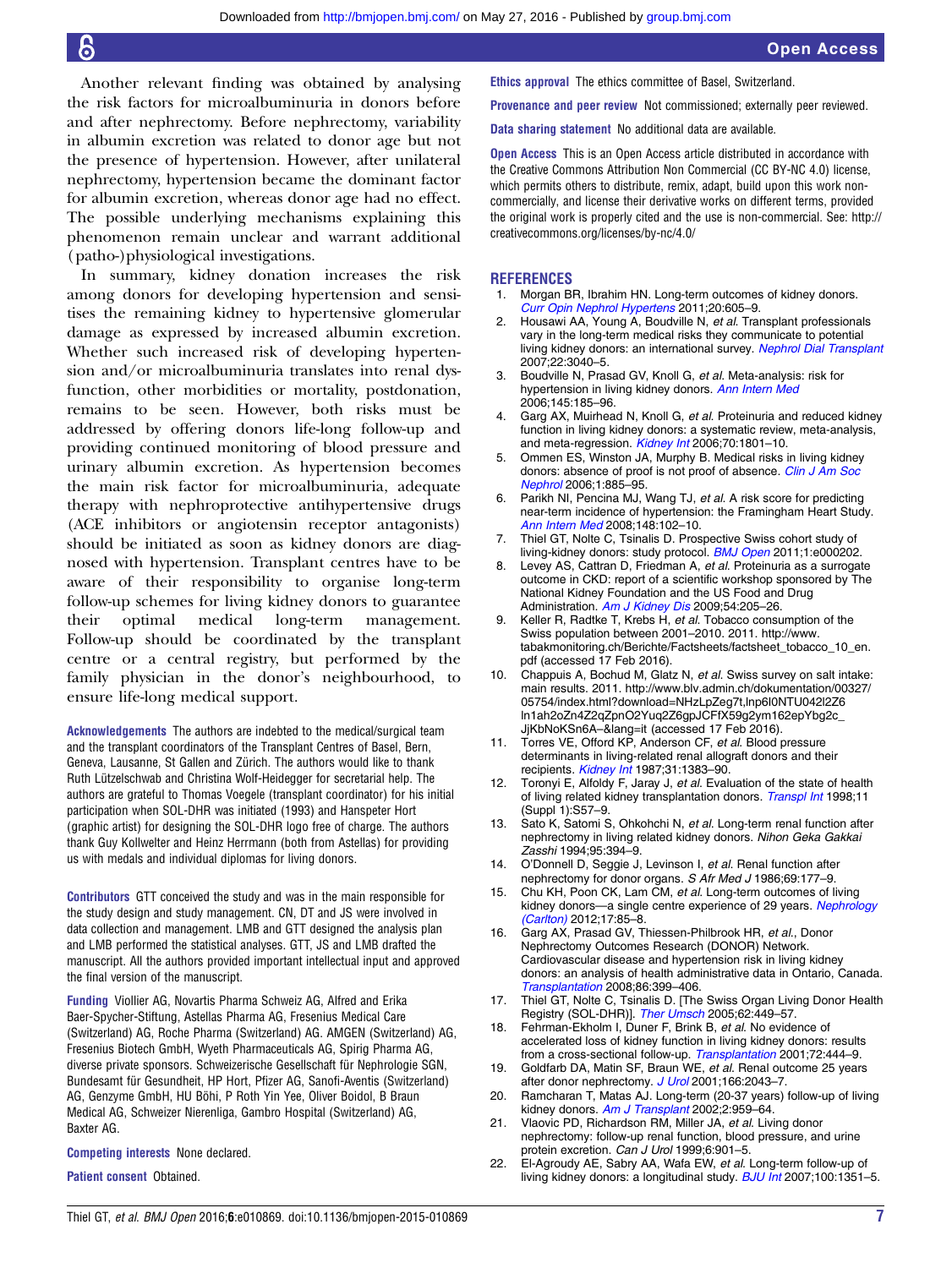## <span id="page-7-0"></span>Open Access

- 23. Gossmann J, Wilhelm A, Kachel HG, et al. Long-term consequences of live kidney donation follow-up in 93% of living kidney donors in a single transplant center. [Am J Transplant](http://dx.doi.org/10.1111/j.1600-6143.2005.01037.x) 2005;5:2417-24.
- 24. Rizvi SA, Naqvi SA, Jawad F, et al. Living kidney donor follow-up in a dedicated clinic. [Transplantation](http://dx.doi.org/10.1097/01.TP.0000161666.05236.97) 2005;79:1247-51.
- 25. Fehrman-Ekholm I, Kvarnström N, Söfteland JM, et al. Post-nephrectomy development of renal function in living kidney donors: a cross-sectional retrospective study. [Nephrol Dial](http://dx.doi.org/10.1093/ndt/gfr161) [Transplant](http://dx.doi.org/10.1093/ndt/gfr161) 2011;26:2377–81.
- 26. Ibrahim HN, Foley R, Tan L, et al. Long-term consequences of kidney donation. [N Engl J Med](http://dx.doi.org/10.1056/NEJMoa0804883) 2009;360:459-69.
- 27. Ramesh Prasad GV, Lipszyc D, Sarker S, et al. Twenty four-hour ambulatory blood pressure profiles 12 months post living kidney donation. [Transpl Int](http://dx.doi.org/10.1111/j.1432-2277.2009.01040.x) 2010;23:771-6.
- 28. Mjøen G, Hallan S, Hartmann A, et al. Long-term risks for kidney donors. [Kidney Int](http://dx.doi.org/10.1038/ki.2013.460) 2014;86:162–7.
- 29. Moody WE, Ferro CJ, Edwards NC, et al., CRIB-Donor Study Investigators. Cardiovascular effects of unilateral nephrectomy in living kidney donors. [Hypertension](http://dx.doi.org/10.1161/HYPERTENSIONAHA.115.06608) 2016;67:368-77.
- 30. Ommen ES, Schröppel B, Kim JY, et al. Routine use of ambulatory blood pressure monitoring in potential living kidney donors. [Clin J](http://dx.doi.org/10.2215/CJN.01240307) [Am Soc Nephrol](http://dx.doi.org/10.2215/CJN.01240307) 2007;2:1030–6.
- 31. DeLoach SS, Meyers KE, Townsend RR. Living donor kidney donation: another form of white coat effect. [Am J Nephrol](http://dx.doi.org/10.1159/000335070) 2012;35:75–9.
- 32. Nogueira JM, Weir MR, Jacobs S, et al. A study of renal outcomes in African American living kidney donors. [Transplantation](http://dx.doi.org/10.1097/TP.0b013e3181c1e156) 2009;88:1371–6.
- 33. Azar SA, Nakhjavani MR, Tarzamni MK, et al. Is living kidney donation really safe? [Transplant Proc](http://dx.doi.org/10.1016/j.transproceed.2007.04.017) 2007;39:822-3.
- 34. Abdu A, Morolo N, Meyers A, et al. Living kidney donor transplants over a 16-year period in South Africa: a single center experience. [Ann Afr Med](http://dx.doi.org/10.4103/1596-3519.82077) 2011;10:127–31.
- 35. Kasiske BL, Ma JZ, Louis TA, et al. Long-term effects of reduced renal mass in humans. [Kidney Int](http://dx.doi.org/10.1038/ki.1995.355) 1995;48:814-19.
- 36. Skrunes R, Svarstad E, Reisætter AV, et al. Familial clustering of ESRD in the Norwegian population. [Clin J Am Soc Nephrol](http://dx.doi.org/10.2215/CJN.01680214) 2014;9:1692–700.
- 37. Ibrahim HN, Rogers T, Tello A, et al. The performance of three serum creatinine-based formulas in estimating GFR in former kidney donors. [Am J Transplant](http://dx.doi.org/10.1111/j.1600-6143.2006.01335.x) 2006;6:1479–85.
- 38. Bock HA, Gregor M, Huser B, et al. [Glomerular hyperfiltration following unilateral nephrectomy in healthy subjects]. Schweiz Med Wochenschr 1991;121:1833–5.